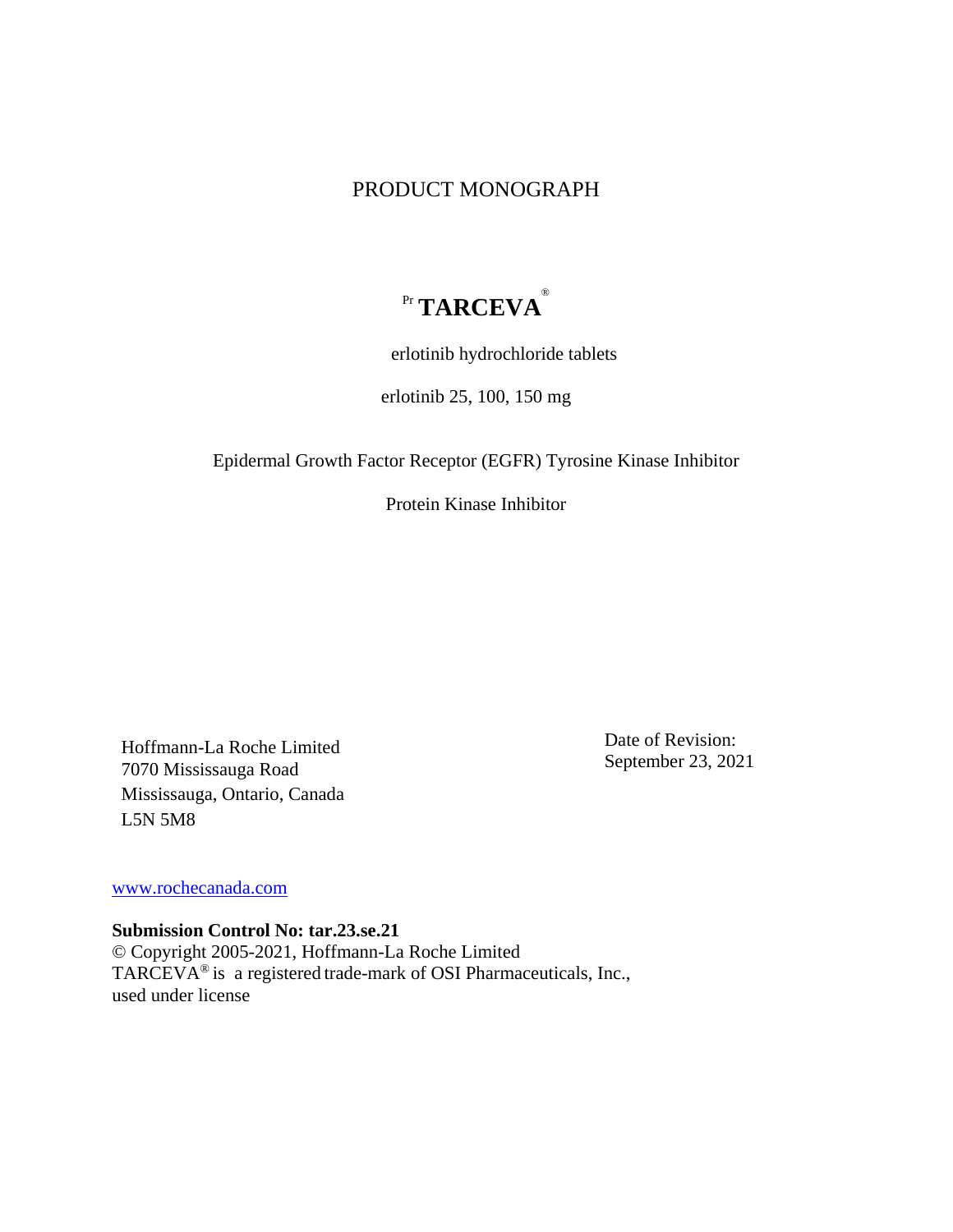### **PART III: CONSUMER INFORMATION**

### **PrTARCEVA® (erlotinib hydrochloride tablets)**

**This leaflet is part III of a three-part "Product Monograph" published when TARCEVA was approved for sale in Canada and is designed specifically for Consumers. This leaflet is a summary and will not tell you everything about TARCEVA. Contact your doctor or pharmacist if you have any questions about the drug.** 

# **ABOUT THIS MEDICATION**

### **What the medication is used for:**

TARCEVA is prescribed to you because you have non-small cell lung cancer at an advanced stage and;

- chemotherapy has not helped to stop your disease or
- your cancer cells have certain changes in the gene for a protein called epidermal growth factor receptor (EGFR) and your disease has not worsened after 4 cycles of first line chemotherapy, or
- your cancer cells have certain changes in the EGFR gene.

#### **What it does:**

TARCEVA belongs to a group of medicines called epidermal growth factor receptor tyrosine kinase inhibitors which are used to treat cancer. TARCEVA prevents the activity of a protein called epidermal growth factor receptor. This protein is known to be involved in the growth and spread of cancer cells.

#### **When it should not be used:**

Do not take TARCEVA if you are hypersensitive (allergic) to erlotinib or any of the other ingredients of TARCEVA. See *What the nonmedicinal ingredients are*.

#### **What the medicinal ingredient is:**

Erlotinib (as erlotinib hydrochloride)

#### **What the nonmedicinal ingredients are:**

#### Tablet core:

Lactose monohydrate, magnesium stearate, microcrystalline cellulose, sodium starch glycolate, sodium lauryl sulfate.

#### Tablet coating:

Hydroxypropyl cellulose, hydroxypropyl methyl cellulose, polyethylene glycol, titanium dioxide.

#### **What dosage forms it comes in:**

- Tablets
- Each tablet contains 25,100 or 150 mg erlotinib as erlotinib hydrochloride.

TARCEVA is a white to yellowish, round, film-coated tablet and is available in pack sizes of 30 tablets.

# **WARNINGS AND PRECAUTIONS**

#### **Serious Warnings and Precautions**

TARCEVA should be prescribed and managed only by a doctor who is experienced with anticancer drugs.

You must have a confirmed activating mutation of the EGFR-TK prior to starting of first-line TARCEVA monotherapy

TARCEVA has not been studied in patients with severely reduced liver function

TARCEVA has not been studied in patients with severely reduced kidney function

Serious side effects that have been reported with TARCEVA include:

• liver failure, including fatal cases

• gastrointestinal perforation (a hole through the wall of the stomach or small intestine, or large bowel), including fatal cases.

### **BEFORE you use TARCEVA talk to your doctor or pharmacist if:**

- you have liver problems
- you have kidney problems
- you have gastrointestinal ulcers (bleeding of the stomach or intestines) or diverticular disease
- you have cataracts, have had cataract surgery, or wear contact lenses
- you have lung disease
- you smoke tobacco
- you plan to become pregnant
- you plan to breastfeed. Breastfeeding should be avoided while being treated with TARCEVA and for at least 2 weeks after the final dose.
- you have been told by your doctor that you cannot tolerate some sugars

Avoid pregnancy while being treated with TARCEVA. If you are a woman who could become pregnant, use adequate contraception during treatment and for at least 2 weeks after taking the last tablet. If you become pregnant while you are being treated with TARCEVA, immediately inform your doctor who will decide if the treatment should be continued.

Smoking tobacco may reduce TARCEVA blood level.

### **INTERACTIONS WITH THIS MEDICATION**

Tell your doctor if you are taking other drugs, including nonprescription and natural health products, because they may speed up or slow down the breakdown of TARCEVA. For example:

- Antifungals (such as ketoconazole, fluconazole)
- Calcium channel blockers (such as diltiazem, verapamil)
- Macrolide antibiotics (such as erythromycin, clarithromycin)
- Fluoroquinolone antibiotics (such as ciprofloxacin, norfloxacin)
- Other antibiotics such as rifampin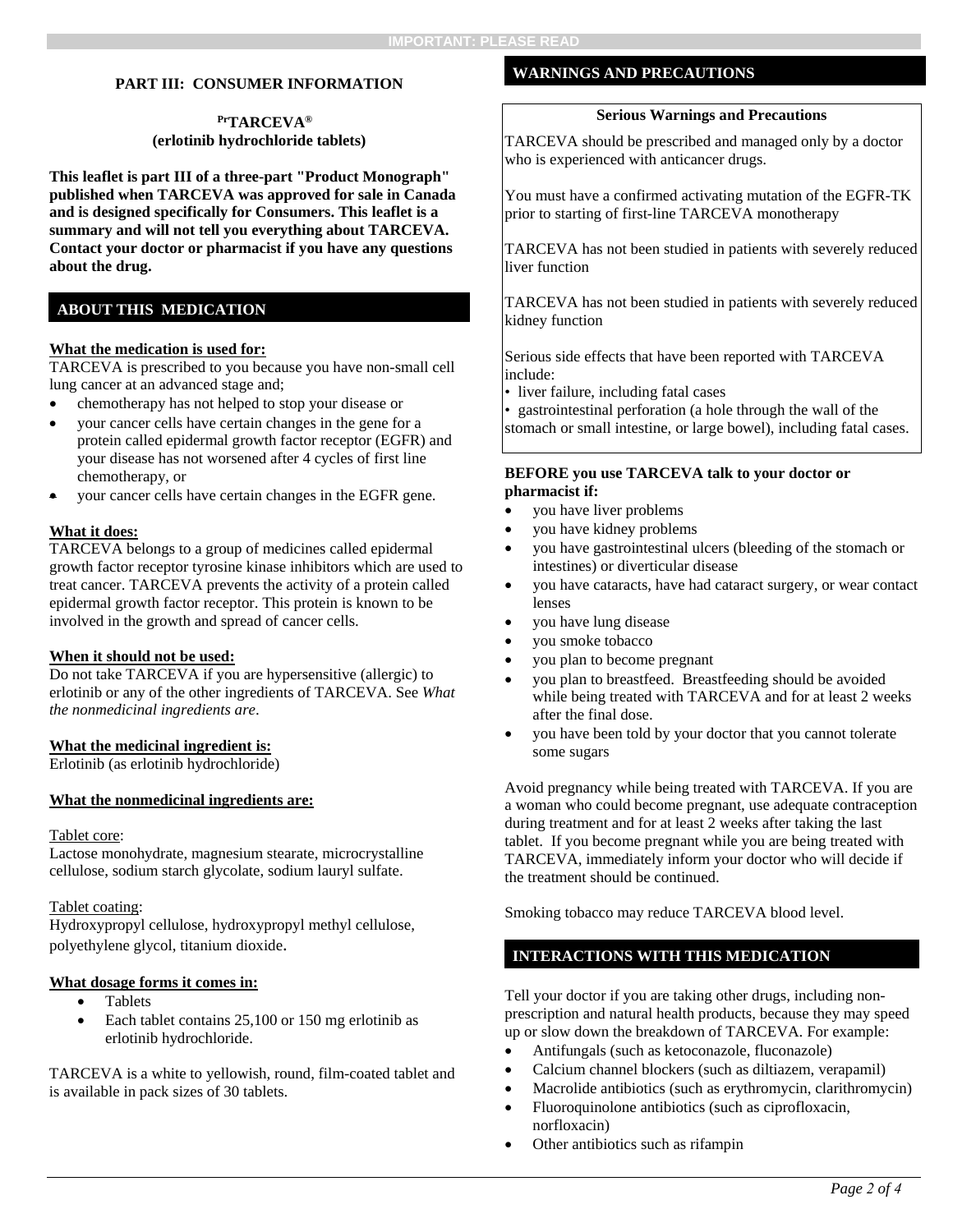- Some antivirals (such as ritonavir, indinavir)
- Grapefruit juice
- St. John's Wort
- Anticonvulsants such as carbamezapine and phenytoin
- Blood thinners such as warfarin
- Medications which reduce acid in the stomach (such as omeprazole, ranitidine)
- Statin drugs to treat high cholesterol

## **PROPER USE OF THIS MEDICATION**

# **Usual dose:**

The usual dose is one 150 mg tablet each day. Take your TARCEVA tablet:

- at least 1 hour before you eat or
- at least 2 hours after you have eaten

If you are taking medications which reduce acid in the stomach (such as ranitidine 150 mg twice a day), take your TARCEVA tablet:

- 2 hours before your morning dose of the medication and
- 10 hours after your evening dose of the medication

Swallow your tablet with a glass of plain water.

Always take TARCEVA exactly as your doctor has instructed you. Check with your doctor or pharmacist if you are unsure. This medicine has been prescribed for you personally and should not be passed on to others. It may harm them even if their symptoms are the same as yours.

#### **Overdose:**

In case of an overdose or suspected overdose, contact your doctor, hospital emergency department or the regional poison control centre.

### **Missed Dose:**

If you miss one or more doses of TARCEVA, contact your doctor or pharmacist as soon as possible**.** 

Do not take a double dose to make up for forgotten individual doses.

# **SIDE EFFECTS AND WHAT TO DO ABOUT THEM**

Like all medicines, TARCEVA can have side effects.

### **The most common side effects (more than 5 out of 10 patients):**

- rash
- diarrhea

If diarrhea occurs, drink plenty of water throughout the day to reduce the risk of dehydration. If you are having difficulty drinking liquid due to severe nausea/vomiting, please call your doctor immediately to be assessed for possible dehydration, low potassium levels and kidney failure.

#### **Very common side effects (more than 1 out of 10 patients):**

tiredness, loss of appetite, difficulty in breathing, cough, infection, nausea, vomiting, mouth irritation, stomach pain, itching, dry skin, eye irritation.

### **Common side effects (less than 1 out of 10 patients):**

- Bleeding from the stomach or the intestines
- Abnormal blood tests for the liver function.
- Headaches and dizziness
- Hair and nail changes. They included inflammatory reactions around the fingernail (common), excess body and facial hair of a male distribution pattern (uncommon), eyelash and eyebrow changes (uncommon), and brittle and lose nails (uncommon)
- Acne or other red or pink little bumps at hair follicles

Contact your doctor as soon as possible if you suffer from any of the above side effects.

### **Uncommon serious side effects (less than 1 out of 100 patients):**

- Interstitial lung disease, a rare form of lung inflammation and can have a fatal outcome in some cases. If you develop symptoms such as sudden difficulty of breathing associated with cough or fever contact your doctor immediately
- Gastrointestinal bleeding or perforation (a hole through the entire wall of stomach, intestine, or bowel)
- Corneal perforation, the risk is higher in patients who have had cataract surgery or wear contact lenses
- severe skin reactions (Stevens-Johnson Syndrome)

If you notice any side effects not mentioned in this leaflet, please inform your doctor or pharmacist.

# **SERIOUS SIDE EFFECTS, HOW OFTEN THEY HAPPEN AND WHAT TO DO ABOUT THEM**

| Symptom / effect                                 |                            | Talk with your<br>doctor or<br>pharmacist |                 | <b>Stop taking</b><br>drug and call<br>your doctor<br>or pharmacist |
|--------------------------------------------------|----------------------------|-------------------------------------------|-----------------|---------------------------------------------------------------------|
|                                                  |                            | Only if<br>severe                         | In all<br>cases |                                                                     |
| <b>Most</b><br>common<br>(> 5 / 10)<br>patients) | rash                       |                                           |                 |                                                                     |
|                                                  | diarrhea                   |                                           |                 |                                                                     |
|                                                  | loss of appetite           |                                           |                 |                                                                     |
|                                                  | difficulty in<br>breathing |                                           |                 |                                                                     |
|                                                  | cough                      |                                           |                 |                                                                     |
|                                                  | infection                  |                                           |                 |                                                                     |
|                                                  | vomiting                   |                                           |                 |                                                                     |
|                                                  | nausea                     |                                           |                 |                                                                     |
|                                                  | stomach pain               |                                           |                 |                                                                     |